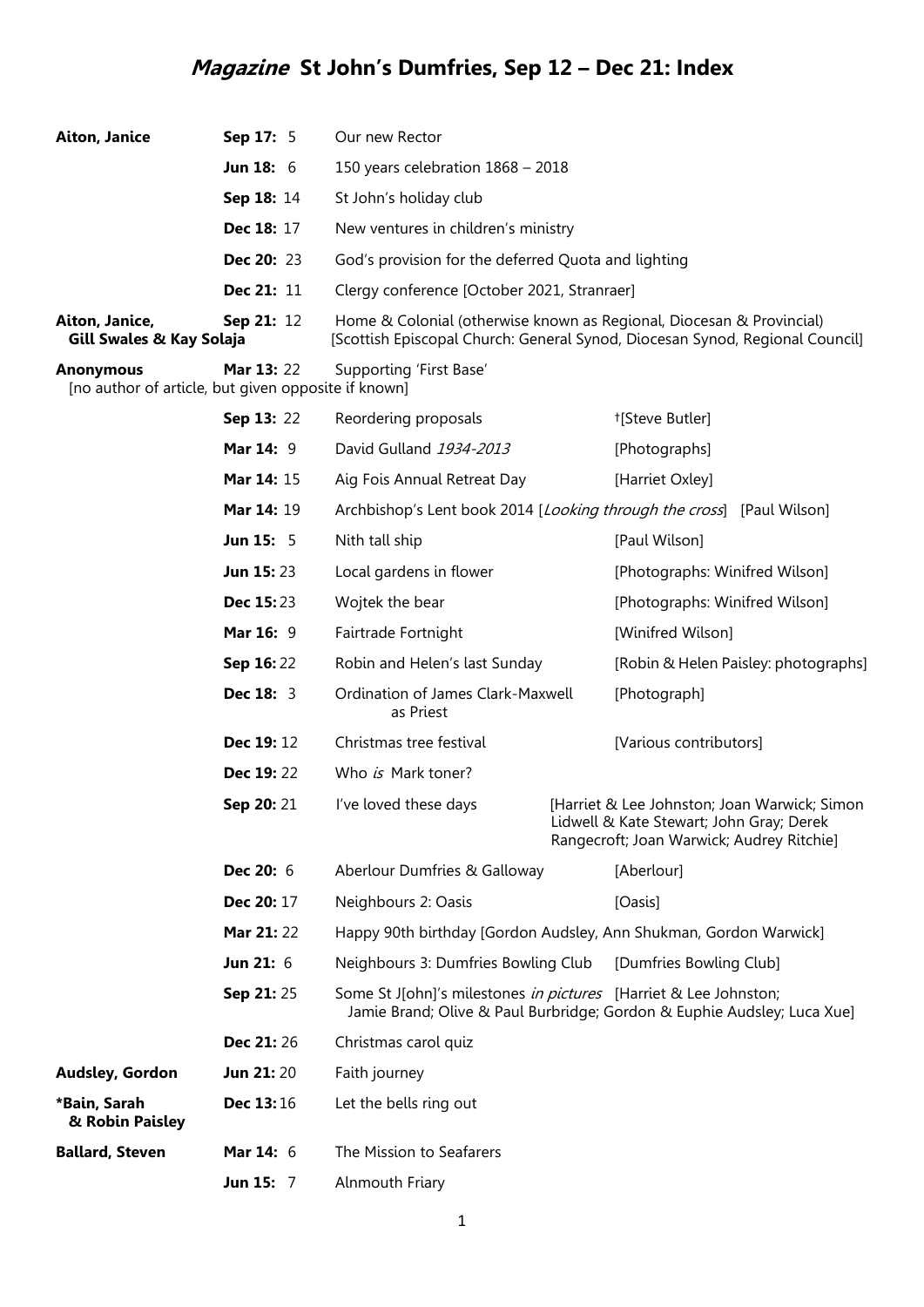| <b>Ballard, Steven</b> [cont.] Mar 18: 16              |                    | Rudolf Otto conference                                                                              |
|--------------------------------------------------------|--------------------|-----------------------------------------------------------------------------------------------------|
|                                                        | Sep 20: 14         | Flying Angel                                                                                        |
|                                                        | <b>Dec 21: 20</b>  | Healing ministry                                                                                    |
| *Barton, Allan                                         | Sep 18: 21         | A 15th-century bestseller                                                                           |
| <b>Barrington, Heather</b><br>& Margaret Morton        | <b>Mar 21: 20</b>  | A not so recent wedding                                                                             |
| <b>Beagrie, Annette</b>                                | <b>Dec 19: 16</b>  | <b>First Base</b>                                                                                   |
| <b>Beagrie, Annette</b>                                | <b>Jun 21:</b> $7$ | What Pentecost means to me<br>& Ron, Jim Booth, Glenys Cullen, Mark Toner, Paula Ward & Paul Wilson |
| <b>Beagrie, Annette</b><br>& Pauline Wilson            | <b>Mar 14: 22</b>  | A day in the life of First Base Agency                                                              |
| <b>Beaton, Ann</b>                                     | <b>Dec 15:</b> 5   | see Finlay, Carol                                                                                   |
|                                                        | <b>Dec 19: 11</b>  | <b>Blythswood Shoe Box Appeal</b>                                                                   |
|                                                        | <b>Dec 21: 10</b>  | Blythswood Care Shoe Box Appeal                                                                     |
| Beaton, Ann<br>& Carol Finlay                          | <b>Sep 17: 4</b>   | Blythswood Care Christmas Shoebox Appeal 2017                                                       |
| Beaton, Ann,<br><b>Getsy Ratnam &amp; Carol Finlay</b> | Sep 16: 4          | <b>Blythswood Care Shoeboxes</b>                                                                    |
| Bixler, Alison [Fair]                                  | <b>Dec 12: 4</b>   | Life's rich tapestry                                                                                |
|                                                        | <b>Mar 13: 4</b>   | Artist profile: Anne Butler                                                                         |
|                                                        | <b>Sep 13: 8</b>   | Enabling creativity: Kalpana Ratnam                                                                 |
|                                                        | <b>Dec 13: 8</b>   | The art of time travel [Simon Lidwell]                                                              |
|                                                        | <b>Mar 14: 8</b>   | From Balmaclellan to Bagh-Bostan [Godfrey Smith]                                                    |
|                                                        | <b>Mar 14: 11</b>  | What Easter means to us                                                                             |
|                                                        | <b>Jun 14: 8</b>   | Biddy's stitches [Biddy Henderson]                                                                  |
|                                                        | <b>Sep 14: 8</b>   | Senegal fabrics [Joanne Glover]                                                                     |
|                                                        | <b>Dec 14: 8</b>   | Icon painter Edith [Edith Reyntiens]                                                                |
|                                                        | Mar 15: 8          | Edith Brown's embroidery                                                                            |
|                                                        | <b>Jun 15: 23</b>  | Postscript                                                                                          |
|                                                        | <b>Sep 15:14</b>   | Stitching banners [Ruth MacLellan]                                                                  |
|                                                        | <b>Sep 15:20</b>   | Youth Beatz                                                                                         |
|                                                        | <b>Dec 15:20</b>   | see Shukman, Ann                                                                                    |
|                                                        | <b>Jun 16: 23</b>  | Lauren Johnson                                                                                      |
|                                                        | <b>Mar 17:</b> 14  | 4 Baptisms, 2 funerals & a wedding [Grace Sironomy]                                                 |
|                                                        | <b>Sep 17: 8</b>   | Ottersburn Gallery                                                                                  |
|                                                        | <b>Dec 17: 21</b>  | Why I make stuff                                                                                    |
|                                                        | <b>Jun 18: 14</b>  | see Lidwell, Simon                                                                                  |
| <b>Bixler, Alison</b>                                  | <b>Mar 21:</b> 14  | Life and faith                                                                                      |

 **& Andy Bixler**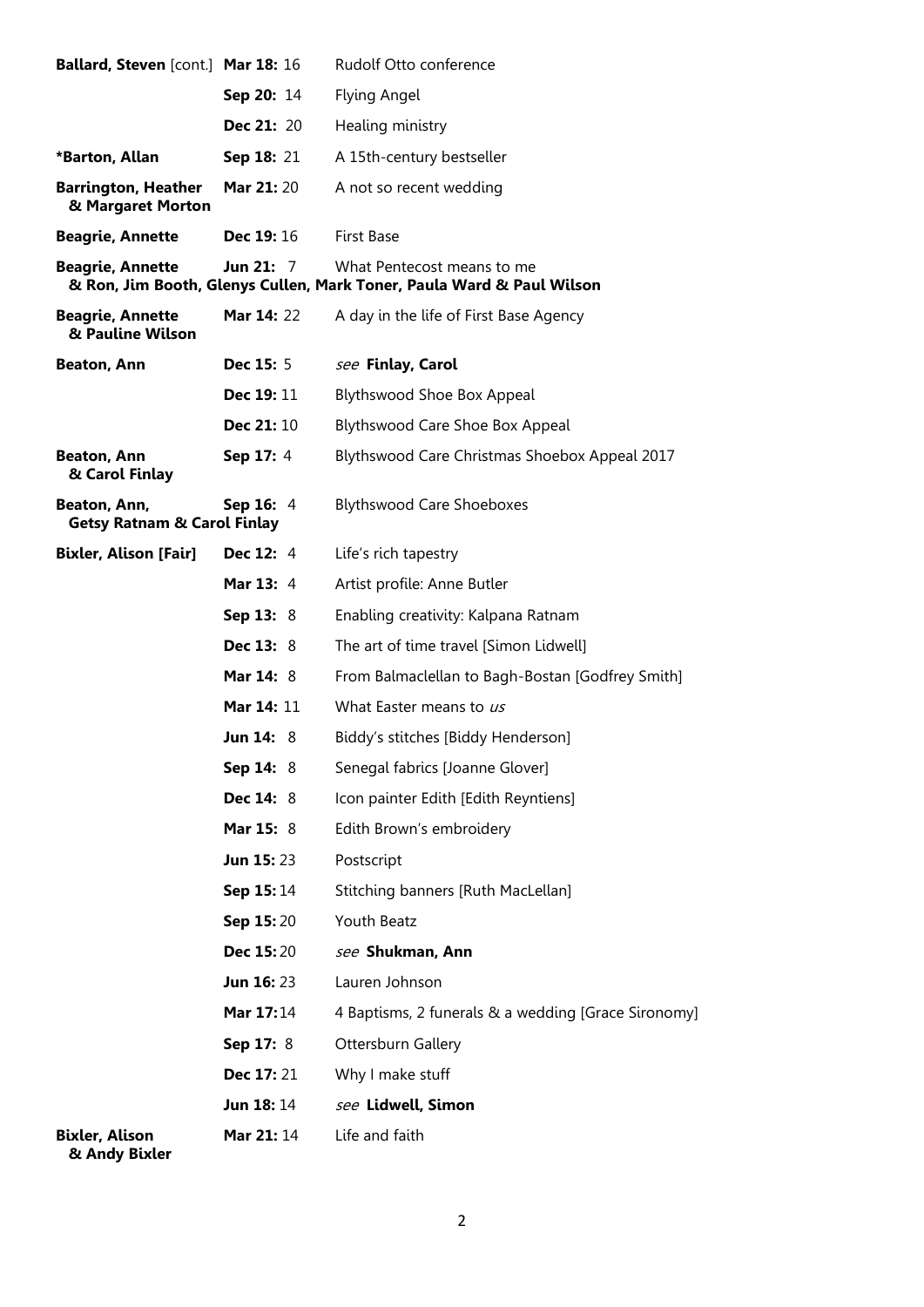| Bixler, Alison,<br><b>Simon Lidwell &amp; Winifred Wilson</b>                 | <b>Sep 21:20</b>      | Wedding of the year [Scott Donald & Olivia Robinson]      |
|-------------------------------------------------------------------------------|-----------------------|-----------------------------------------------------------|
| <b>Bixler, Alison</b><br>& Angela Taylor                                      | <b>Dec 16: 8</b>      | Angela: crafts and trains [Angela Taylor]                 |
| <b>Bixler, Alison</b><br>& Winifred Wilson                                    | Sep 18: 10            | Interweave becomes outerweave                             |
| Bixler, Alison,<br>*Jenny Wright & *Rachel Inglis,                            | <b>Mar 16: 14</b>     | Advent journey to 'destination Christmas'                 |
| <b>Bixler, Andy</b>                                                           | <b>Mar 21: 14</b>     | see Bixler, Alison                                        |
| <b>Bone, Margaret</b>                                                         | <b>Dec 12: 8</b>      | see MacLellan, Ruth                                       |
|                                                                               | Mar 14: 23            | Rallying Mothers' Union                                   |
|                                                                               | Sep 15: 17            | Mothers' Union - not just for mothers!                    |
|                                                                               | Oct 19: 19            | Mothers <sup>[']</sup> Union                              |
|                                                                               | Jun 21: 16            | see Milligan, Clarice                                     |
| Booth, Jim                                                                    | Jun 21: 7             | see Beagrie, Annette & Ron                                |
| <b>Boreham, Peter</b>                                                         | Sep 21: 17            | Run the good race with God's good grace [sport and faith] |
| <b>Brand, Jamie</b>                                                           | <b>Dec 19: 8</b>      | Arnhem                                                    |
| <b>Brooke, Andy</b>                                                           | Sep 21: 8             | Heart of glass [stained glass]                            |
| <b>Budd, Raymond</b>                                                          | <b>Dec 12: 20</b>     | Caring and sharing                                        |
|                                                                               | <b>Jul 19: 20</b>     | Things you didn't know                                    |
| <b>Burbridge, Paul</b>                                                        | <b>Mar 20: 18</b>     | Maundy Thursday                                           |
| <b>Butler, Steve</b>                                                          | <b>Sep 12: 8</b>      | 'Fields in motion' at Solas Festival                      |
|                                                                               | <b>Dec 12: 18</b>     | O taste and see                                           |
|                                                                               | <b>Mar 13: 8</b>      | Mission to space                                          |
| <b>Butler, Steve</b>                                                          | <b>Mar 13: 16</b>     | see Wilson, Paul                                          |
|                                                                               | Jun 13: 12            | Just Trading                                              |
|                                                                               | <b>Jun 13: 22</b>     | Imagination State [Solas Festival]                        |
| <b>Byers, Alicen</b>                                                          | Sep 14: 5             | What makes me tick  [Alicen Byers]                        |
| <b>Byers, Amie</b>                                                            | <b>Sep 16:</b> $6$    | Glen '16                                                  |
|                                                                               | Sep 20: 19            | Together apart [Glen 2020]                                |
|                                                                               | Sep 21: 19            | Glen 21 - when it seemed most dark                        |
| [Cake & Questions]                                                            | <b>Jun 21: 16</b>     | see Milligan, Clarice                                     |
| <b>Chillingworth, David</b>                                                   | <b>Dec 12: 6</b>      | In touch with true Scottishness                           |
| Clark-Maxwell, James Mar 15: 15                                               |                       | Book review                                               |
|                                                                               | Mar 16: 22            | Toilet twinning                                           |
|                                                                               | <b>Jul 19:</b><br>- 8 | Buldhana, India                                           |
|                                                                               | <b>Dec 21: 17</b>     | see Morgan, Alice                                         |
| Clark-Maxwell, James, Mar 13: 20<br><b>Gordon Warwick &amp; Robin Paisley</b> |                       | Time to listen [NHS Scotland]                             |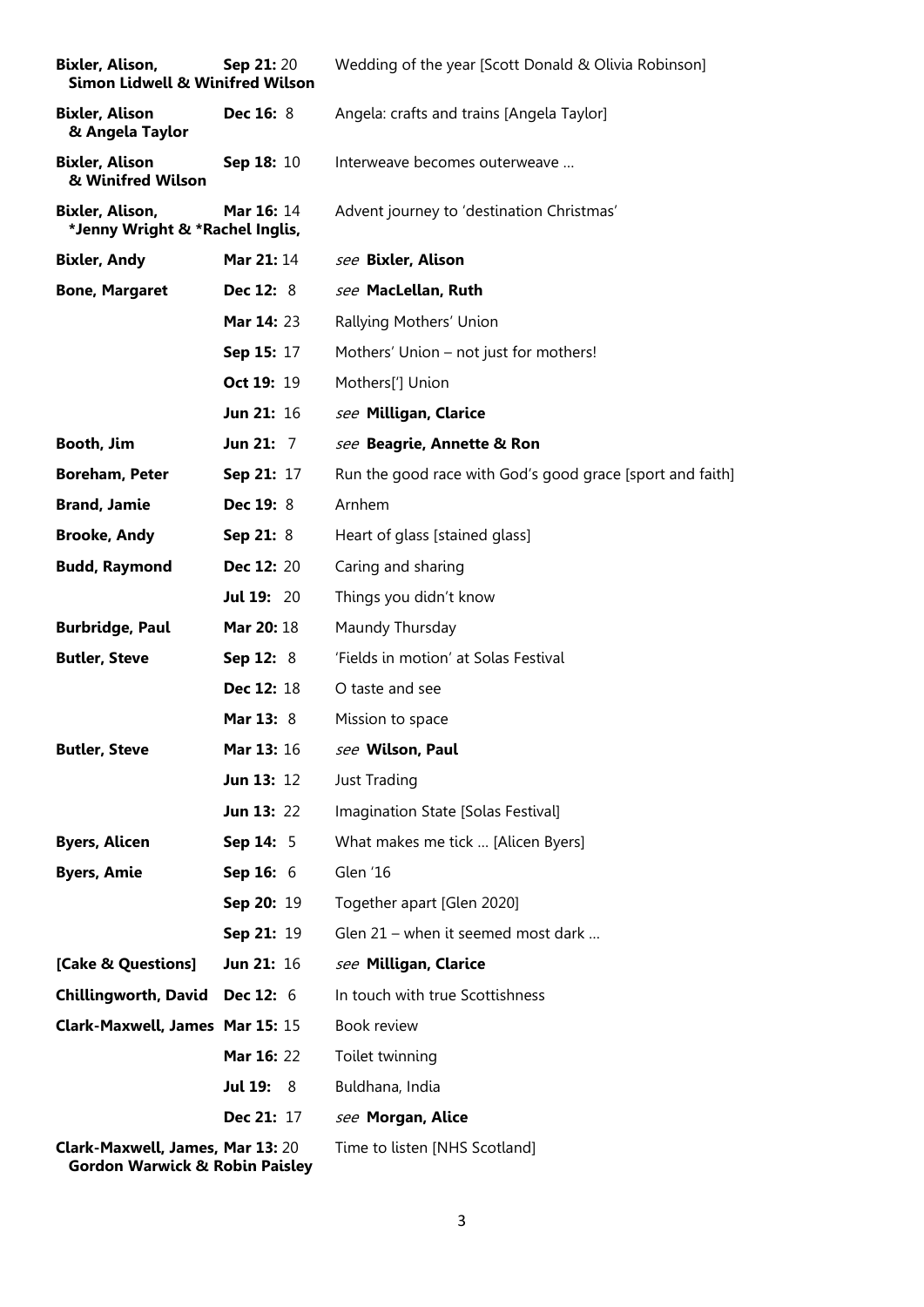| <b>Clark-Maxwell, Juliet Mar 21: 11</b><br>& William Clark-Maxwell |                   | An Easter meditation from Speddoch                                                                                                    |
|--------------------------------------------------------------------|-------------------|---------------------------------------------------------------------------------------------------------------------------------------|
| Clark-Maxwell, Sarah Jun 15: 10                                    |                   | see Watson, Sandra                                                                                                                    |
|                                                                    | <b>Jun 16: 10</b> | Pastoral care & prayer ministry                                                                                                       |
|                                                                    | <b>Dec 16: 20</b> | Book review                                                                                                                           |
|                                                                    | Mar 20: 15        | Alpha                                                                                                                                 |
| Clark-Maxwell,<br><b>William</b>                                   | <b>Mar 13: 14</b> | see Wilson, Winifred                                                                                                                  |
|                                                                    | <b>Mar 21: 11</b> | see Clark-Maxwell, Juliet                                                                                                             |
|                                                                    | <b>Sep 13: 5</b>  | Harvest and some psalms                                                                                                               |
| *Crosbie, Pamela                                                   | <b>Dec 20: 10</b> | Homelessness in Dumfries                                                                                                              |
| <b>Cross, Ashley</b>                                               | <b>Jun 16: 16</b> | Happy days                                                                                                                            |
|                                                                    | <b>Dec 18: 19</b> | South African holiday                                                                                                                 |
|                                                                    | Mar 20: 20        | Which one was sedated?                                                                                                                |
| Cross, Ashley,                                                     | <b>Dec 20: 12</b> | Christmas round the world [South Africa; Armenia; Sri Lanka; Norway]<br>Deirdre Holding, Andrew Ratnam, Getsy Ratnam & Pauline Wilson |
| <b>Cullen, Glenys</b>                                              | Jun 21: 7         | see Beagrie, Annette & Ron                                                                                                            |
| <b>Cussons, Bill</b>                                               | <b>Mar 13: 10</b> | Ring out the bells                                                                                                                    |
| Dewar-Riddick, Billy                                               | Jun 14: $6$       | see Wiltse, Carl                                                                                                                      |
|                                                                    | <b>Jun 21: 22</b> | All in the mind?                                                                                                                      |
| <b>Edbrooke, Geoff</b><br>& Neale Lawson                           | Jun 21: 14        | High church practice                                                                                                                  |
| <b>Fair Bixler, Alison</b>                                         |                   | see Bixler, Alison [Fair]                                                                                                             |
| Fairn, Ann                                                         | Jun 16: 17        | Dalton bible find                                                                                                                     |
| <b>Fairweather, Rory</b>                                           | <b>Jun 17: 14</b> | see Mylne, Judith                                                                                                                     |
| Farmer, Ciara                                                      | Sep 12: 14        | Fairy tales, fellowship and fun                                                                                                       |
| Finlay, Carol                                                      | Sep 14: 21        | More than gold                                                                                                                        |
|                                                                    | Dec 16: 4         | Bishop's Lent Appeal 2016                                                                                                             |
|                                                                    | <b>Mar 17: 4</b>  | Charities update                                                                                                                      |
|                                                                    | Sep 16: 4         | see Beaton, Ann                                                                                                                       |
|                                                                    | <b>Sep 17: 4</b>  | see Beaton, Ann                                                                                                                       |
| <b>Finlay, Carol</b><br>& Ann Beaton                               | <b>Dec 15: 5</b>  | Blythswood Care Shoe Box Appeal 2015                                                                                                  |
| *Florescu, Florin<br>Ann Shukman & Daphne Thorne                   | <b>Sep 21: 6</b>  | The Romanian Orthodox Church in Dumfries                                                                                              |
| *Frankland, Mark                                                   | Dec 12: 10        | Back to First Base                                                                                                                    |
| <b>Gibbings, Heather</b>                                           | <b>Mar 16: 5</b>  | Knocking at the door                                                                                                                  |
|                                                                    | <b>Mar 17: 8</b>  | From rhubarb to Ruthwell [Carole & Jim Booth]                                                                                         |
|                                                                    | Dec 17: 14        | see Wilson, Paul                                                                                                                      |
| <b>Gibbings, Heather</b><br>& Deirdre Holding                      | <b>Sep 18: 6</b>  | Everyone in their own language                                                                                                        |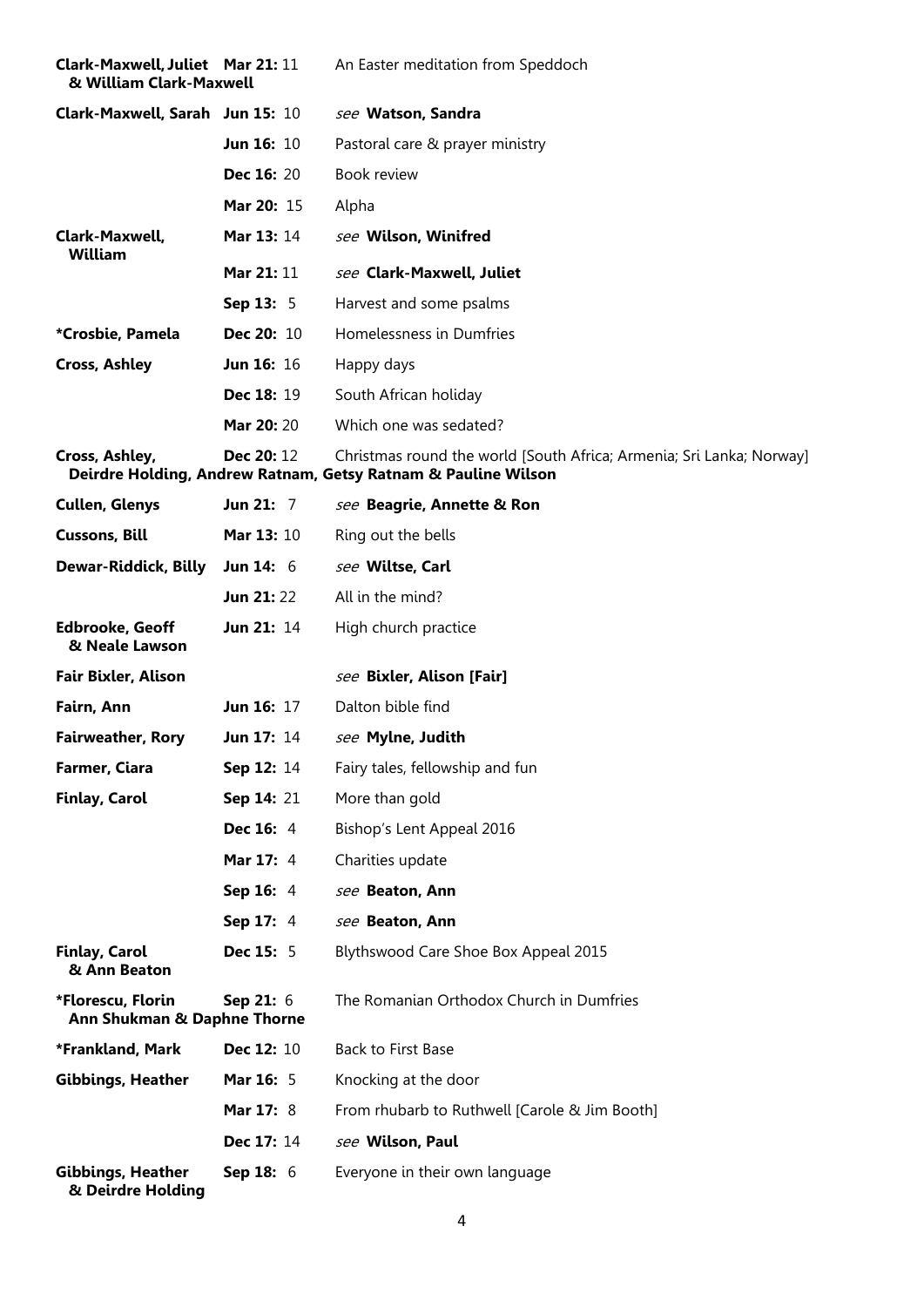| Gibbings, Heather,<br><b>Peter Johnson &amp; David Kerr</b>   | <b>Oct 19: 16</b> | Lights, tower, action! (take 2)                                                                |
|---------------------------------------------------------------|-------------------|------------------------------------------------------------------------------------------------|
| Greybe, Ann                                                   | <b>Mar 18: 22</b> | A tale of donkeys                                                                              |
| Greybe, David                                                 | <b>Jun 18: 20</b> | Community success story [Dumfries Farmers' Market]                                             |
|                                                               | Dec 18: 10        | Believing in the power of small actions [Incredible Edibles Dumfries]                          |
| <b>Guthrie, Annabelle</b>                                     | <b>Dec 20: 8</b>  | Student life during Covid-19                                                                   |
| <b>Guthrie, Christine</b>                                     | <b>Sep 21: 15</b> | Gorgeous Somerset rocks – it's been 'ages' [Augustus Toplady, Rock of ages;<br>Robert Guthrie] |
| <b>Guthrie, Christine</b><br>& Annabelle Guthrie              | Sep 20: 20        | On-line and smell the coffee [Zoom]                                                            |
| Hamilton, Erina                                               | <b>Dec 16: 18</b> | see Matheson, David                                                                            |
| Hamilton, Felina                                              | Dec 16: 18        | see Matheson, David                                                                            |
| <b>Hayward, Suzanne</b>                                       | <b>Jun 21: 10</b> | The joy of flowers                                                                             |
| Holmquist, Jenny                                              | <b>Mar 15: 5</b>  | Jenny's sermon [Jenny Holmquist]                                                               |
| <b>Holding, Deirdre</b>                                       | Sep 12: 18        | First impressions [Galloway Regional Council]                                                  |
|                                                               | <b>Jun 13: 20</b> | see Wilson, Winifred                                                                           |
|                                                               | Mar 14: 20        | Armenian churches                                                                              |
|                                                               | <b>Jun 14: 20</b> | Symbols of the evangelists                                                                     |
|                                                               | Sep 14: 20        | Symbols of the evangelists [cont.]                                                             |
|                                                               | Dec 14: 4         | Comment: Symbols of the evangelists                                                            |
|                                                               | Mar 15: 10        | Charitable giving  and finance at St John's                                                    |
|                                                               | Dec 15: 14        | A creed for today?                                                                             |
|                                                               | Mar 16: 6         | Light of the world                                                                             |
|                                                               | Mar 16: 21        | Book review                                                                                    |
|                                                               | <b>Jun 16: 5</b>  | Otter in the Nith                                                                              |
|                                                               | <b>Jun 16: 20</b> | Why I am a member of St John's                                                                 |
|                                                               | <b>Mar 17: 6</b>  | Christmas tree festival [Lindsay Florey]                                                       |
|                                                               | Mar 17: 16        | Lazarus story                                                                                  |
|                                                               | Sep 17: 10        | Christmas trees and collection plates [Tom Florey]                                             |
|                                                               | <b>Sep 17: 20</b> | Book review[s]                                                                                 |
|                                                               | Dec 17: 6         | There were shepherds                                                                           |
|                                                               | Sep 18: 6         | see Gibbings, Heather                                                                          |
|                                                               | <b>Dec 20: 12</b> | see Cross, Ashley                                                                              |
| <b>Holding, Deirdre</b><br>& Winifred Wilson                  | Dec 14: 5         | A bird in the hand                                                                             |
| Holding, Deirdre,<br><b>Winifred Wilson &amp; Paul Wilson</b> | Dec $16:6$        | Holy, holy, holey                                                                              |
| Hulland, Elizabeth                                            | Jun $13:10$       | Suffer the little ones                                                                         |
| *Hyles, Paul                                                  | <b>Sep 16: 18</b> | WaterAid in Zambia                                                                             |
| <b>Inbadas, Hamilton</b>                                      | <b>Jun 17: 18</b> | End of life studies                                                                            |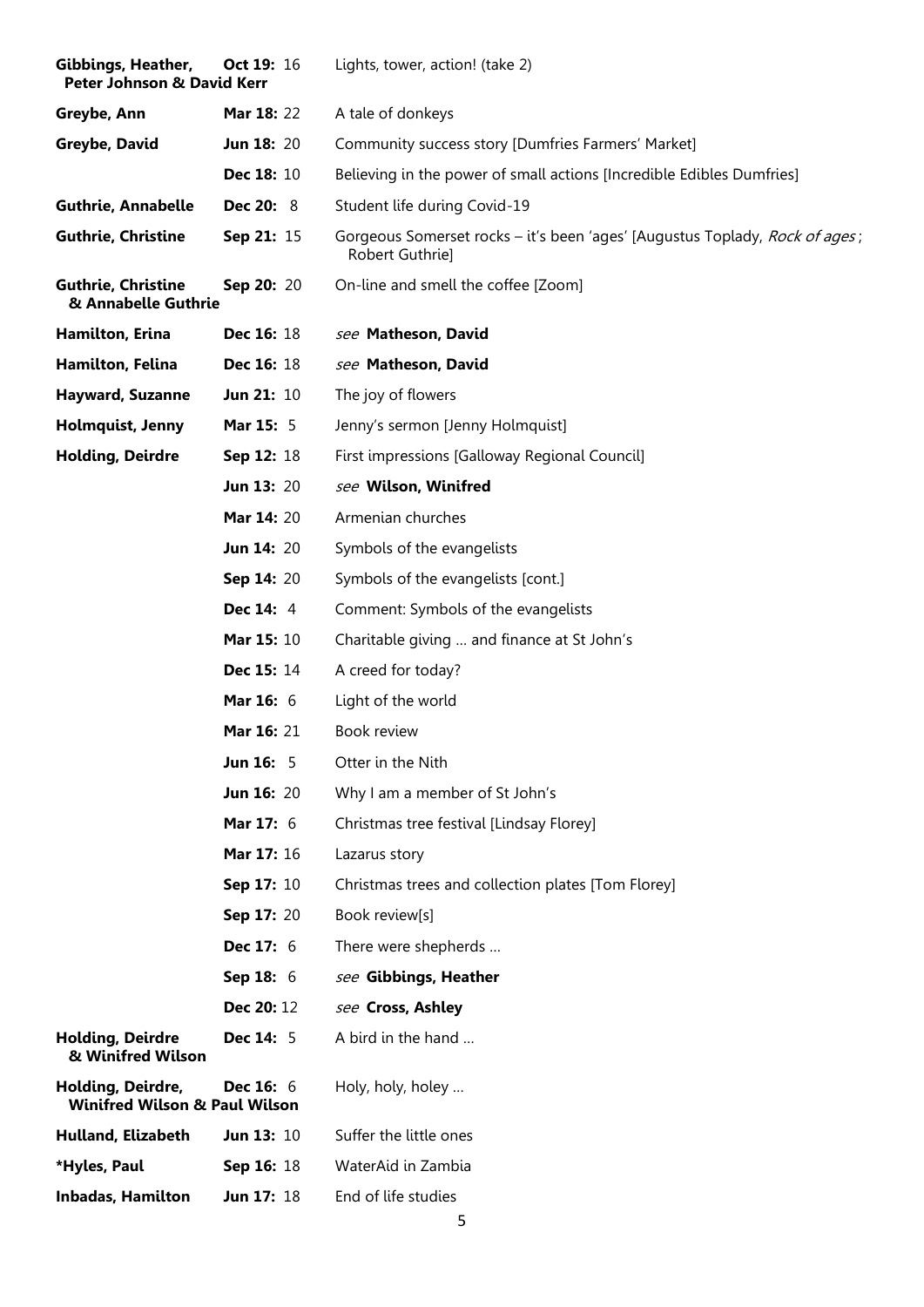| *Inglis, Rachel                          | <b>Mar 16: 14</b> | see Bixler, Alison                                                |
|------------------------------------------|-------------------|-------------------------------------------------------------------|
| Jack, Joy                                | Mar 16: 20        | see Lukas, Sarah                                                  |
| Jackson Tofield, Kim                     | <b>Dec 19: 6</b>  | Aberlour                                                          |
| Jackson Tofield, Kim<br>et al.           | <b>Oct 19: 8</b>  | O happy band of pilgrims                                          |
| Johnson, Debbie                          | Dec 17: 10        | Ringing at St John's                                              |
|                                          | <b>Jul 19: 18</b> | Paul Burbridge's 60th anniversary                                 |
| Johnson, Elsie                           | Sep 15: 16        | Chariots of fire                                                  |
| Johnson, Peter                           | <b>Mar 15: 18</b> | Sexton Peter [Peter Johnson]                                      |
|                                          | Oct 19: 16        | see Gibbings, Heather                                             |
| Johns[t]on, Harriet                      | <b>Jun 21: 24</b> | The curate's egg                                                  |
| *Jones, Jeannie                          | Mar 15: 23        | see Wilson, Winifred                                              |
| Kerr, David                              | <b>Jun 14: 5</b>  | Why I am Vestry Secretary                                         |
|                                          | Jun 15: 15        | Five red herrings                                                 |
|                                          | <b>Dec 15: 10</b> | David Kerr is not missing  [Book review]                          |
|                                          | <b>Mar 18: 6</b>  | Once Hamilton was out of the way,                                 |
|                                          | Sep 18: 16        | Archives & conservation                                           |
|                                          | <b>Jul 19: 16</b> | Lights, tower, action!                                            |
|                                          | <b>Jul 19: 22</b> | Spring has Flung, the grass is riz; I wonder where the buses is ? |
|                                          | Oct 19: 16        | see Gibbings, Heather                                             |
|                                          | Oct 19: 21        | Just free childcare?                                              |
|                                          | <b>Dec 19:20</b>  | Towering 'n' firno?                                               |
|                                          | <b>Mar 20: 22</b> | Tower & lighting update                                           |
|                                          | Dec 21:24         | Housekeeping notes: New heating grids                             |
| Kerr, David,<br>Douglas Kerr & Elaine Ho | <b>Jun 21:</b> 26 | Dumfries-on-Sea [Hong Kong]                                       |
| Kerr, David<br>& Robin Paisley           | Jun 14: 16        | St John's beer bell-y event                                       |
| *Lawson, John Francis Mar 21: 7          |                   | Neighbours 3: Primrose & Gordon, Solicitors                       |
| Lawson, Neale                            | Sep 16: 14        | Battle of Jutland centenary                                       |
|                                          | <b>Mar 21: 18</b> | see Parsons, Lizzie                                               |
|                                          | Jun 21: 14        | see Edbrooke, Geoff                                               |
| Leven, Edith                             | Dec 12: 11        | In the choir stalls                                               |
|                                          | <b>Jun 13: 21</b> | The sacristan [Raymond Budd]                                      |
|                                          | Sep 13: 20        | Another St John's                                                 |
|                                          | Mar 15: 22        | Are we welcoming?                                                 |
|                                          | Mar 18: 20        | Hallelujah for our choir                                          |
|                                          | Jun 18: 18        | St John's School                                                  |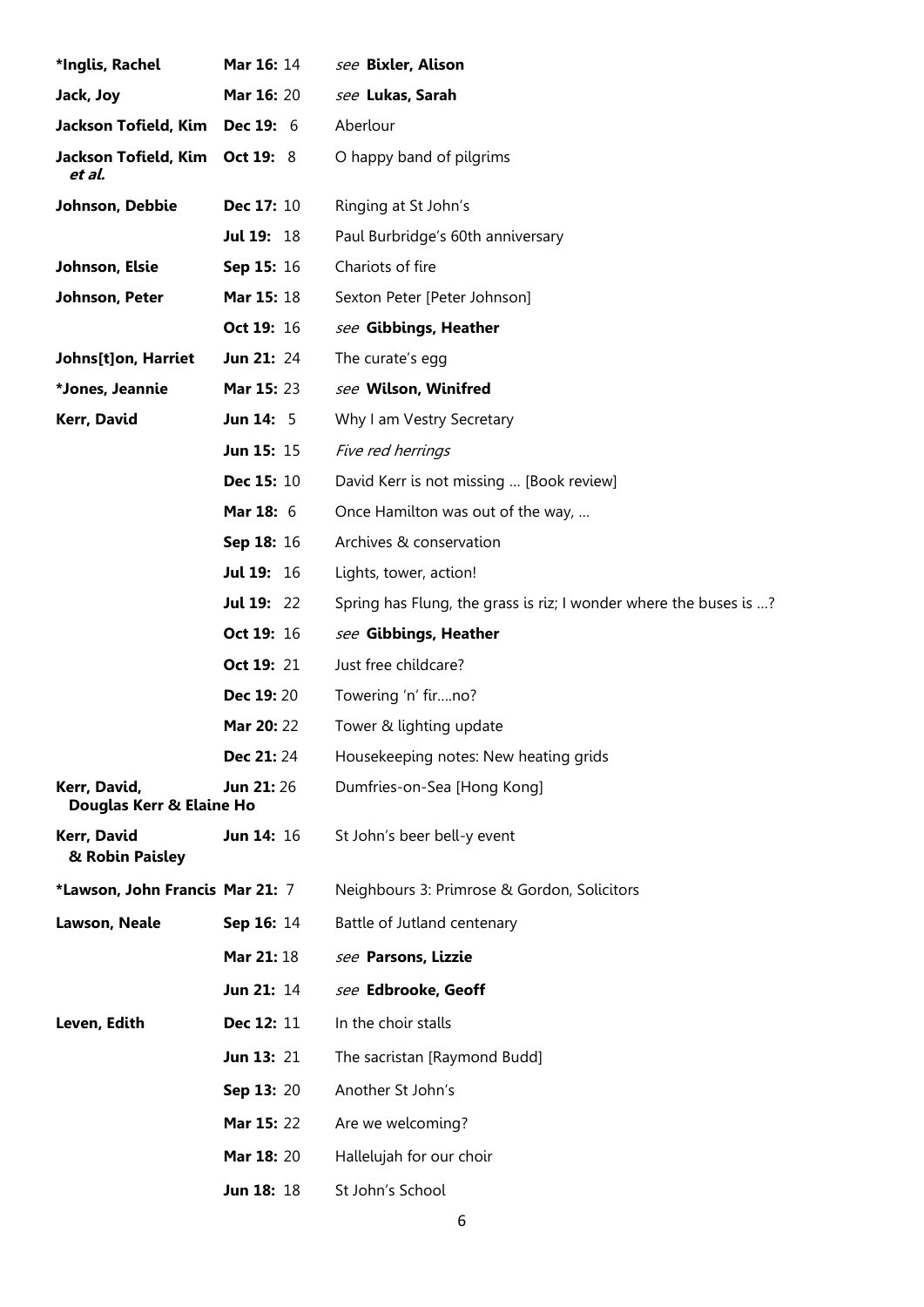| Leven, Edith [cont.]                            | Sep 18: 18        | Where Episcopalians worshipped in Dumfries                                                     |
|-------------------------------------------------|-------------------|------------------------------------------------------------------------------------------------|
|                                                 | <b>Mar 20: 6</b>  | <b>Burns in Dumfries</b>                                                                       |
|                                                 | Sep 21: 23        | 20ish questions                                                                                |
| Leven, Edith<br>& George Leven                  | <b>Mar 14: 7</b>  | The Friday quiz                                                                                |
| Lidwell, Kate                                   | Sep 13: 11        | Glenalmond 13                                                                                  |
|                                                 | <b>Jun 14: 10</b> | What happens at healing                                                                        |
|                                                 | Oct 19: 14        | A day in the life of Kate Lidwell                                                              |
|                                                 | Dec 20: 19        | Seasons of Giving [course]                                                                     |
| Lidwell, Simon                                  | Mar 15: 20        | Deep impact 2015                                                                               |
|                                                 | Dec 15: 18        | Emerging worship [Book review]                                                                 |
|                                                 | Jun 16: 18        | Interweave - outerweave                                                                        |
|                                                 | Dec 16: 14        | MAKLab Advent                                                                                  |
|                                                 | Jun 17: 16        | Sensing spring                                                                                 |
|                                                 | Sep 17: 16        | Interweave - outdoors                                                                          |
|                                                 | Mar 18: 11        | Meet Jane Kittaka                                                                              |
|                                                 | <b>Jun 18: 22</b> | Outerweave in action                                                                           |
|                                                 | Dec 19: 18        | Outerweave                                                                                     |
|                                                 | Sep 20: 16        | Quartz report - August 2020                                                                    |
|                                                 | Sep 21: 20        | see Bixler, Alison                                                                             |
|                                                 | Dec 21: 15        | Quartz Forest Church                                                                           |
| Lidwell, Simon<br>& Alison Bixler               | <b>Jun 18: 14</b> | Meet Olivia [Olivia Robinson]                                                                  |
| Lukas, Sarah                                    | Mar 16: 20        | Walking the Camino Portugués                                                                   |
| *MacAllister, Amanda Dec 21: 7<br>& Gill Swales |                   | St J[ohn]'s Christmas charities, 2021- Aberlour; Open Doors<br>[two chosen charities for 2021] |
| *Mackay, Lesley                                 | Dec 21: 13        | Sesquicentennial celebrations at Dumfries Baptist Church! [150th anniversary]                  |
| <b>MacKenzie, Andrew</b>                        | Dec 12: 16        | Surprised by joy                                                                               |
|                                                 | <b>Jun 13: 8</b>  | Body and soul                                                                                  |
|                                                 | <b>Dec 13: 20</b> | Saint Benedict and Esther de Waal                                                              |
|                                                 | <b>Jun 15: 22</b> | Bexley Choir concert                                                                           |
|                                                 | <b>Dec 18: 8</b>  | 'Will we remember them?'                                                                       |
| <b>MacKenzie, Andrew</b><br>& Lizanne           | <b>Jun 21: 12</b> | Where charity begins                                                                           |
| MacKenzie, Lizanne                              | Sep 16: 16        | Centenary of the Somme                                                                         |
|                                                 | <b>Sep 17: 6</b>  | A week on lona                                                                                 |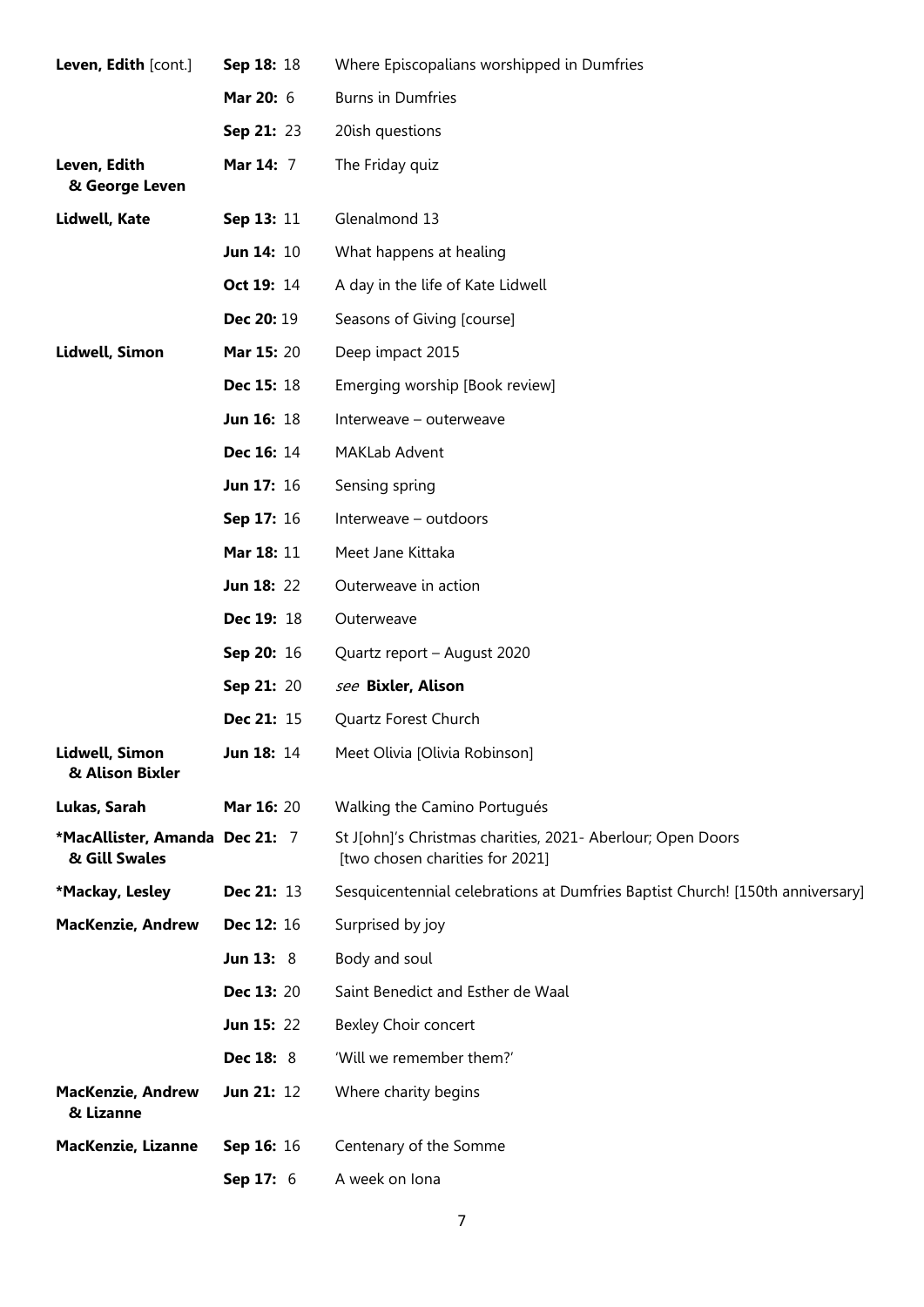| McLellan, Ruth                                 | Dec 14: 20         | Solway Sound                                                                                                                                                              |
|------------------------------------------------|--------------------|---------------------------------------------------------------------------------------------------------------------------------------------------------------------------|
| McLellan, Ruth<br>& Margaret Bone              | Dec 12: 8          | The sum of the parts [Mothers' Union]                                                                                                                                     |
| *Matheson, David,<br>& Felina & Erina Hamilton | <b>Dec 16: 18</b>  | <b>Bibleworld in Dumfries</b>                                                                                                                                             |
| Milligan, Clarice,                             | <b>Jun 21: 16</b>  | Small groups [Lent groups, Prayer group, Bible study, C&Q, MU]<br>Paula Ward, Marion Whitty, Winifred Wilson, Kay Solaja, Gill Swales, [Cake & Questions] & Margaret Bone |
| *Milne, Lesley<br>& Ann Shukman                | Dec 16: 16         | Moffat Russian Conferences                                                                                                                                                |
| *Morgan, Alice<br>& James Clark-Maxwell        | Dec 21: 17         | Life in its fullness [appreciation of William Clark-Maxwell]                                                                                                              |
| <b>Morton, Margaret</b>                        | <b>Dec 15: 16</b>  | see Wright, Alison                                                                                                                                                        |
|                                                | Mar 20: 11         | Electing a Bishop                                                                                                                                                         |
|                                                | Mar 21:20          | see Barrington, Heather                                                                                                                                                   |
|                                                | Jun 21: 28         | Christian Aid                                                                                                                                                             |
| Mursell, Gordon                                | Sep 20: 18         | Learning from coronavirus                                                                                                                                                 |
|                                                |                    |                                                                                                                                                                           |
| Mylne, Judith                                  | Sep 12: 12         | Finding new ways to worship                                                                                                                                               |
|                                                | <b>Sep 13:</b> $6$ | Making a real difference                                                                                                                                                  |
|                                                | Sep 15: 10         | Munros 277 - 284 - 282                                                                                                                                                    |
|                                                | <b>Jun 16: 14</b>  | Recycling, free-cycling, up-cycling and zero-waste Scotland                                                                                                               |
|                                                | <b>Dec 16: 21</b>  | Munros 277 - 284 - 282 [cont.]                                                                                                                                            |
|                                                | Mar 17: 22         | Fairtrade Fortnight                                                                                                                                                       |
|                                                | Dec 17: 18         | Education, education, education                                                                                                                                           |
|                                                | Sep 18: 8          | Eswatini Kitchen                                                                                                                                                          |
|                                                | Mar 20: 8          | A day in the life                                                                                                                                                         |
| Mylne, Judith<br>& Rory Fairweather            | Jun 17: 14         | Oxfam in Dumfries [Rory Fairweather]                                                                                                                                      |
| Mylne, Judith<br>& *Alison Wright              | Mar 18: 18         | We are a Fairtrade church                                                                                                                                                 |
| Northcott, Michael                             | Sep 13: 16         | Vineyard of fiefdom                                                                                                                                                       |
|                                                | Mar 14: 10         | What Easter means to me                                                                                                                                                   |
| *Ocansey, Yasmin                               | Sep 14: 18         | Technicolour magic                                                                                                                                                        |
| <b>Oxley, Harriet</b>                          | <b>Dec 13: 6</b>   | Farewell to Steve & Anne [Steve & Anne Butler]                                                                                                                            |
|                                                | <b>Dec 13: 22</b>  | Aig Fois Annual Retreat Day                                                                                                                                               |
|                                                | Mar 14: 14         | Latvian pastors visit Dumfries                                                                                                                                            |
|                                                | Jun 14: 14         | Personal reflections in Portrack Garden                                                                                                                                   |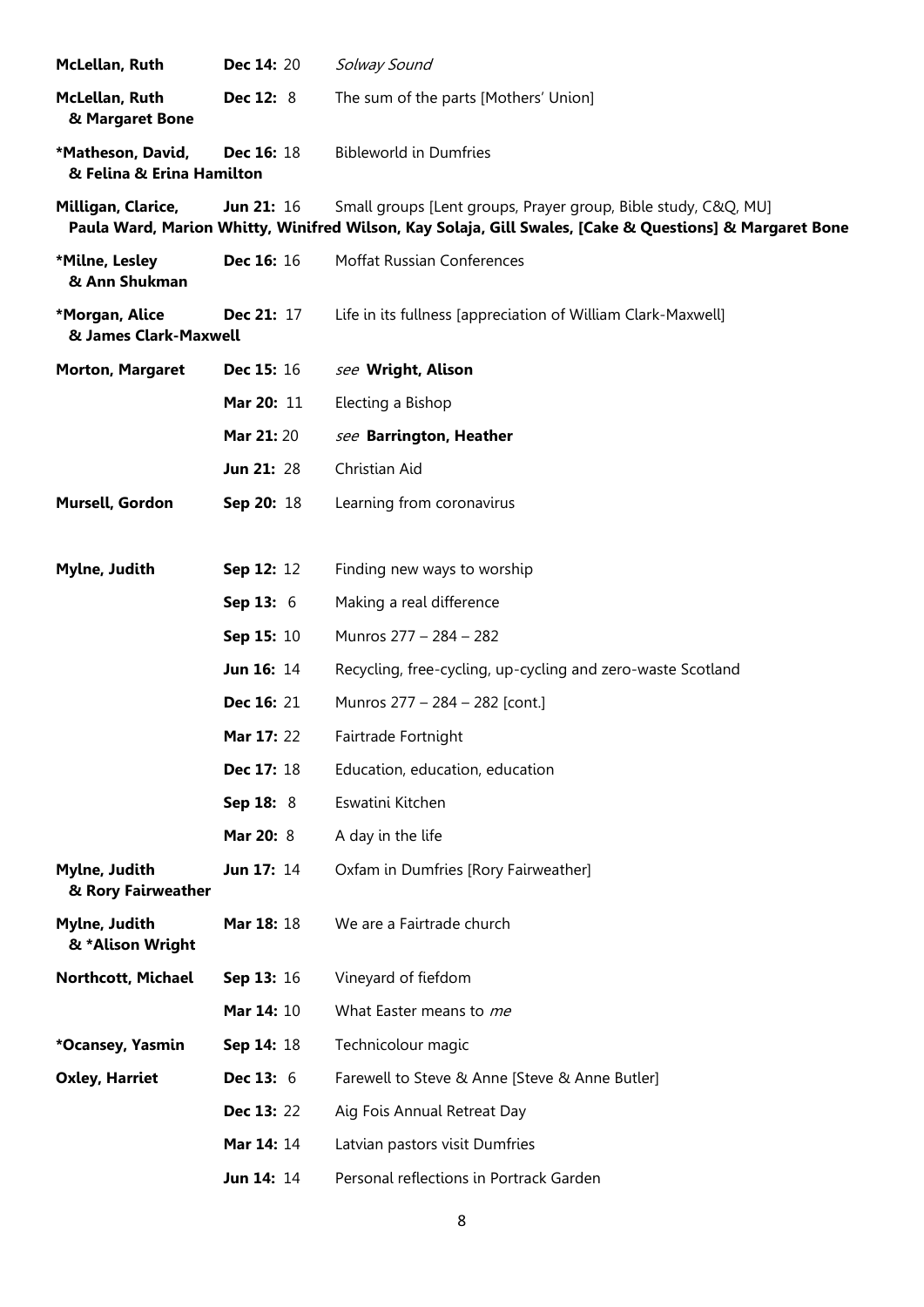| <b>Oxley, Harriet [cont.]</b>     | Sep 14: 22        | The work of skilled craftswomen                   |
|-----------------------------------|-------------------|---------------------------------------------------|
|                                   | <b>Dec 14: 14</b> | Jenny Holmquist                                   |
|                                   | <b>Dec 14: 22</b> | Interweave creative worship                       |
|                                   | <b>Mar 15: 14</b> | Farväl - farewell to Jenny [Jenny Holmquist]      |
|                                   | <b>Jun 15: 18</b> | Enjoying the eclipse                              |
|                                   | <b>Sep 15: 18</b> | Gothenburg calling                                |
|                                   | <b>Mar 16: 16</b> | Sensible shoes                                    |
|                                   | <b>Jun 16: 22</b> | Book review                                       |
|                                   | <b>Sep 16: 21</b> | Getting ready, set, go                            |
|                                   | <b>Dec 16: 5</b>  | Edinburgh calling                                 |
|                                   | <b>Mar 17: 21</b> | A big thank you!                                  |
|                                   | Jun $17:8$        | A visit to the Holy Land                          |
|                                   | <b>Sep 17: 18</b> | Training in Scandinavia                           |
|                                   | <b>Mar 18: 21</b> | Scottish church history                           |
|                                   | <b>Dec 18: 14</b> | My placement in Coventry Cathedral                |
|                                   | <b>Jun 21: 24</b> | see Johnston, Harriet                             |
| Paisley, Helen                    | <b>Sep 13: 14</b> | All age communion                                 |
|                                   | <b>Dec 14: 10</b> | All-age communion [cont.]                         |
|                                   | <b>Jun 15: 10</b> | see Watson, Sandra                                |
| Paisley, Robin                    | <b>Sep 12: 7</b>  | Renewing our purpose                              |
|                                   | <b>Sep 12: 16</b> | Learning from diverse traditions                  |
|                                   | Sep 12: 19        | Sabbatical time                                   |
|                                   | <b>Mar 13: 10</b> | see Cussons, Bill                                 |
|                                   | <b>Mar 13: 12</b> | MAP-making [Mission Action Plan]                  |
|                                   | <b>Mar 13: 20</b> | see Clark-Maxwell, James                          |
|                                   | Mar 13: 23        | Sabbatical outcomes                               |
|                                   | <b>Jun 13: 16</b> | Faith in health & healing                         |
|                                   | <b>Dec 13: 16</b> | see Bain, Sarah                                   |
|                                   | <b>Jun 14: 16</b> | see Kerr, David                                   |
| Parsons, Lizzie                   | <b>Dec 21: 22</b> | 'The work that reconnects' [an aspect of healing] |
| Parsons, Lizzie<br>& Neale Lawson | Mar 21: 18        | Seasons of giving                                 |
| Pierson-Harvey,<br>Christopher    | Mar 21: 19        | Thank you [Assistant Treasurer]                   |
| *Primrose & Gordon                | <b>Mar 21: 7</b>  | see Lawson, John Francis                          |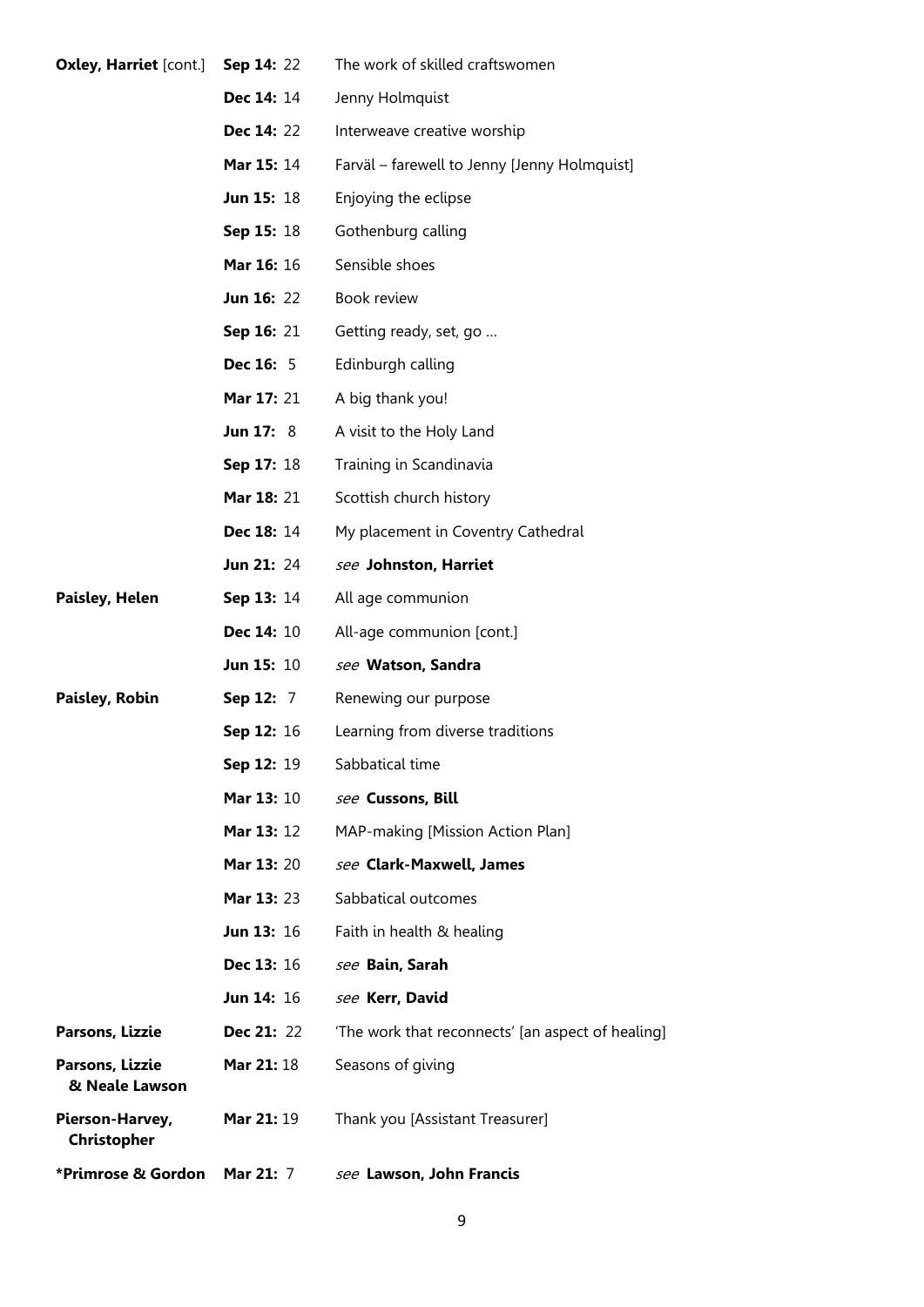| Ratnam, Andrew &<br><b>Getsy Ratnam</b> | <b>Dec 20: 12</b> | see Cross, Ashley                                                                                 |
|-----------------------------------------|-------------------|---------------------------------------------------------------------------------------------------|
| Ratnam, Getsy                           | Sep 16: 4         | see Beaton, Ann                                                                                   |
| Ratnam Roarty,<br>Kalpana               | Sep 20: 8         | It turned our little world upside down                                                            |
| <b>Rutherford, Rosie</b>                | <b>Jun 13: 14</b> | Time for meditation?                                                                              |
| *Sansom, Clive                          | Dec 19: 15        | The innkeeper's wife                                                                              |
| <b>St Joseph, Sue</b>                   | Sep 12: 4         | Of naughty pussy cats and drunken sailors [Dumfries Youth Choir]                                  |
|                                         | Jun $14:6$        | see Wiltse, Carl                                                                                  |
|                                         | Dec 14: 21        | Long-serving chorister Ian [Ian Crosbie]                                                          |
|                                         | <b>Jun 16: 8</b>  | Regional Youth Choir - a wider community link                                                     |
| St Joseph, Sue [cont.] Mar 21: 16       |                   | The power of music?                                                                               |
| Scott, Linda                            | Jun 15: 10        | see Watson, Sandra                                                                                |
|                                         | <b>Mar 18: 14</b> | Cycling the Camino de Santiago (– the way of St James)                                            |
| Shukman, Ann                            | Sep 13: 10        | St Ninian of Whithorn                                                                             |
|                                         | Dec 13: 10        | Why I am a Methodist and an Anglican                                                              |
|                                         | Dec 13: 11        | Book reviews [Walking into Celtic spiritual: Cameron Butland;<br>Proof of heaven: Eben Alexander] |
|                                         | <b>Mar 14: 19</b> | 'Yes' or 'no' book reviews [Freedom and faith: Smith; Blossom: Riddoch]                           |
|                                         | Jun 14: 19        | Dumfries-shire's unique Celtic saint?                                                             |
|                                         | Sep 14: 10        | Book reviews [The Church and Scottish identity; An inner step toward God]                         |
|                                         | <b>Jun 15: 6</b>  | Going on retreat                                                                                  |
|                                         | Jun 15: 20        | The new Archbishop of Canterbury [Book review]                                                    |
|                                         | Sep 15: 8         | St Mary's Music School comes to Elshishields                                                      |
|                                         | <b>Dec 15: 8</b>  | Walter Scott and Abbotsford                                                                       |
|                                         | <b>Dec 15: 9</b>  | Glimpses of the difficult history of the SEC [Book review]                                        |
|                                         | Dec 16: 16        | see Milne, Lesley                                                                                 |
|                                         | Mar 17: 20        | Book review [The evolution of the West: Nick Spencer]                                             |
|                                         | Dec 17: 16        | Good King Wenceslas looked out                                                                    |
|                                         | Dec 17: 20        | Ancient and modern                                                                                |
|                                         | Oct 19: 6         | Not the usual orthodoxy?                                                                          |
|                                         | Sep 21: 6         | see Florescu, Florin                                                                              |
| Shukman, Ann<br>& Alison Bixler         | <b>Dec 15: 20</b> | Silence in worship - silence in life                                                              |
| Shukman, Ann<br>& Marion Whitty         | Sep 16: 20        | Book reviews [John Knox: Jane Dawson; Imagine heaven: John Burke]                                 |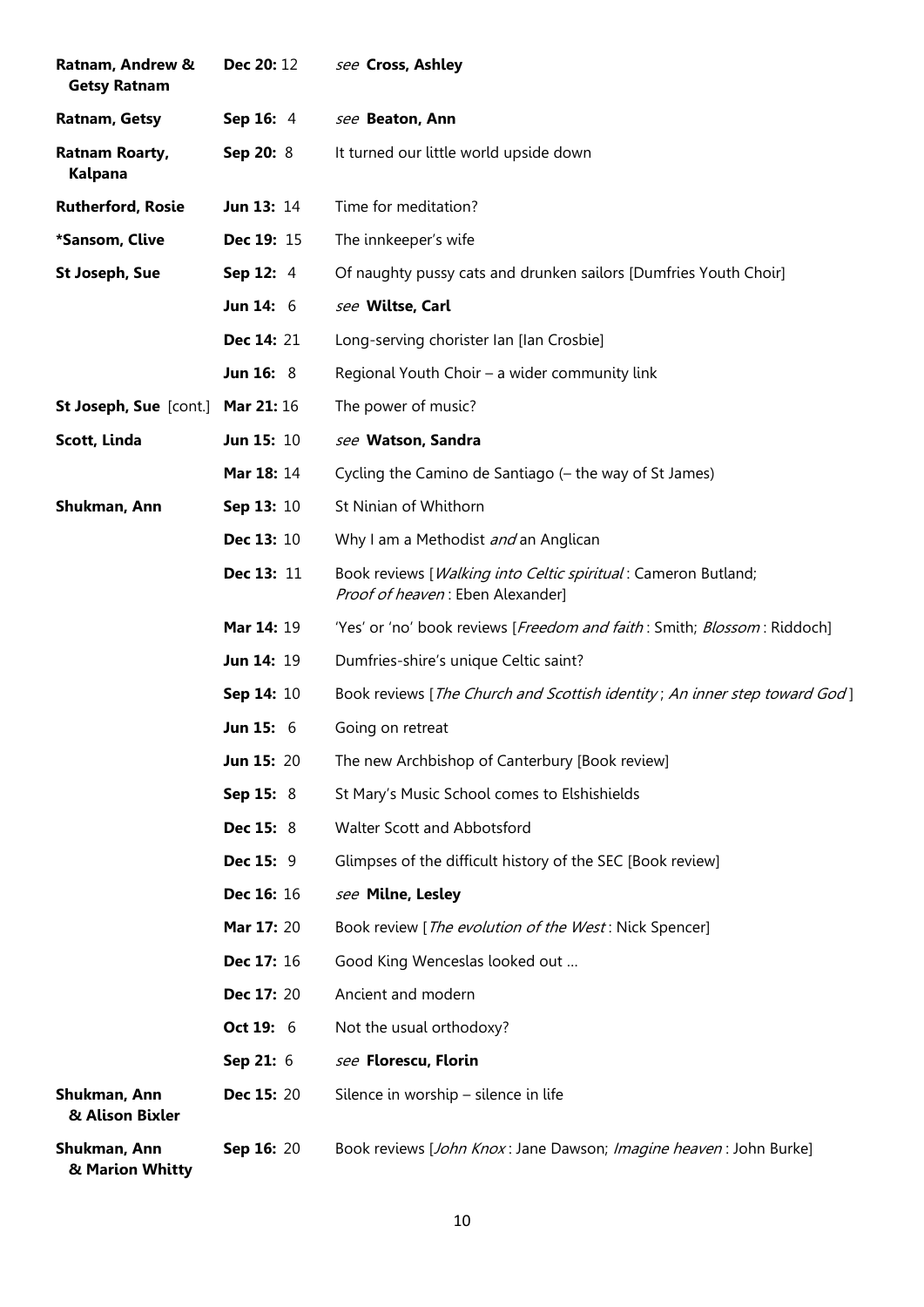| <b>Smith, Alex</b>                        | Sep 12: 10        | Narratives of creation                                      |
|-------------------------------------------|-------------------|-------------------------------------------------------------|
|                                           | Dec 12: 12        | Embracing moderation                                        |
|                                           | <b>Dec 12: 22</b> | Notes from a small island [Great Cumbrae]                   |
|                                           | Jun 13: 18        | Austerity, stigma and welfare reform                        |
|                                           | <b>Jun 14: 18</b> | A tale of two murders                                       |
| Solaja, Esther                            | <b>Jun 15: 10</b> | see Watson, Sandra                                          |
| Solaja, Kay                               | Sep 20: 10        | Why Black Lives Matter                                      |
|                                           | Jun 21: 16        | see Milligan, Clarice                                       |
|                                           | Sep 21: 12        | see Aiton, Janice                                           |
| Sorrell, Carolynne                        | <b>Jun 14: 22</b> | Mothers' Union Festival                                     |
|                                           | Sep 15: 9         | Wedding flowers in St John's                                |
|                                           | Mar 17: 5         | Flower Festival anyone?                                     |
|                                           | <b>Sep 17: 21</b> | Mothers' Union $-$ a new beginning                          |
|                                           | <b>Sep 17: 22</b> | Riding on a reggae bus                                      |
|                                           | <b>Jun 18: 10</b> | <b>Grand Flower Festival</b>                                |
|                                           | <b>Dec 18: 6</b>  | Grand Flower Festival [cont., with photographs]             |
|                                           | Dec 18: 18        | A celebration of love                                       |
|                                           | Dec 18: 21        | Christmas tradition in southern Spain                       |
|                                           | Mar 21: 12        | Sunday School @ St J's                                      |
| Swain, Janet,<br>& Ann & Christopher Wren | Jun 17: $6$       | What does St Francis have to say to us today?               |
| <b>Swales, Gill</b>                       | Jun 21: 16        | see Milligan, Clarice                                       |
|                                           | Sep 21: 12        | see Aiton, Janice                                           |
|                                           | Dec 21: 7         | see MacAllister, Amanda                                     |
| Taylor, Angela                            | <b>Dec 16: 8</b>  | see Bixler, Alison                                          |
| Taylor, John                              | Jun $14:6$        | see Wiltse, Carl                                            |
| <b>Thorne, Daphne</b>                     | Sep 21: 6         | see Florescu, Florin                                        |
| *Todd, Lisa                               | <b>Dec 20: 16</b> | Neighbours 1: Dumfries & Galloway Mental Health Association |
| <b>Tofield, Eleanor</b>                   | Sep 17:14         | Three strikes and still not out [Glen '17]                  |
| <b>Tofield, Paul</b>                      | <b>Dec 13: 5</b>  | 'Do I know you?'                                            |
|                                           | Mar 14: 16        | Where is the excitement in a bag of rice?                   |
|                                           | <b>Dec 14: 6</b>  | Rice threshers to Malawi                                    |
|                                           | <b>Sep 15: 5</b>  | Another shore [Orkney]                                      |
|                                           | <b>Dec 15: 6</b>  | Also available in steel [Rice threshers]                    |
|                                           | Mar 16: 10        | Get a life!                                                 |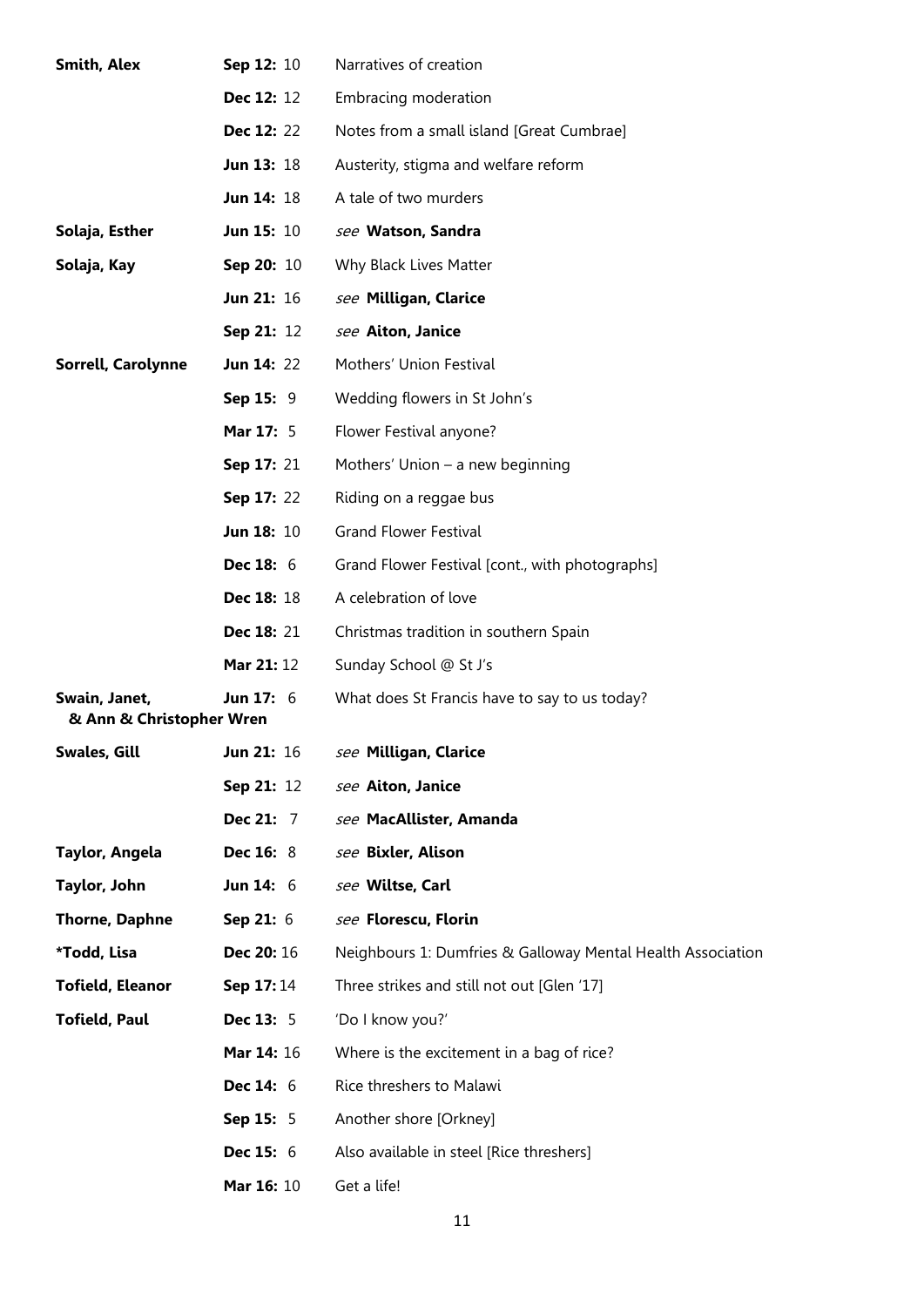| Tofield, Paul [cont.]              | Sep 16: 10        | Hammers and spanners                                                      |  |  |
|------------------------------------|-------------------|---------------------------------------------------------------------------|--|--|
|                                    | Dec 16: 10        | Thanks for what?                                                          |  |  |
|                                    | <b>Mar 17: 10</b> | The blind will see                                                        |  |  |
| Mar 17: 18                         |                   | From there to here                                                        |  |  |
|                                    | Mar 17: 23        | The power of silence                                                      |  |  |
|                                    | Jun 17: 12        | Well, there's good news and not so good news                              |  |  |
|                                    | Dec 17: 8         | Living stones, pillars and capitals                                       |  |  |
|                                    | Dec 17: 22        | 1868 and all that                                                         |  |  |
|                                    | Mar 18: 8         | Networks, some old, some new                                              |  |  |
|                                    | <b>Jun 18: 8</b>  | Two certainties                                                           |  |  |
|                                    | <b>Sep 18: 22</b> | A voyage of discovery leads to heartbreak                                 |  |  |
|                                    | Dec 18: 22        | Seen but not heard                                                        |  |  |
| Toner, Ann                         | Dec 14: 11        | Many hands make light work                                                |  |  |
|                                    | Mar 18: 10        | All-age communion – what's different                                      |  |  |
|                                    | Dec 18: 16        | All-age service feeds body and soul                                       |  |  |
|                                    | <b>Jul 19: 21</b> | So what does a Health Visitor do?                                         |  |  |
|                                    | Sep 20: 6         | New normal?                                                               |  |  |
| <b>Toner, Mark</b><br>Dec 14: 16   |                   | Star of Bethlehem                                                         |  |  |
|                                    | <b>Jul 19: 14</b> | Beyond the Yellow Door                                                    |  |  |
|                                    | <b>Dec 20: 22</b> | St John's Christmas carol quiz [answers p. 18]                            |  |  |
|                                    | Jun 21: 7         | see Beagrie, Annette & Ron                                                |  |  |
| <b>Tyas, Mike</b>                  | Mar 15: 6         | Big Burns Supper: Lanterns / Getz Group jazz [Mark Toner and John Taylor] |  |  |
|                                    | Mar 15: 16        | Alison assists in mortuary design [Alison Bixler]                         |  |  |
|                                    | Sep 15: 22        | Mike Tyas reflects                                                        |  |  |
|                                    | <b>Jun 16: 6</b>  | Farewell Robin and Helen [Robin & Helen Paisley]                          |  |  |
| <b>Tyas, Mike</b><br>& Paul Wilson | Mar 14: 18        | Dumfries Fairtrade Group                                                  |  |  |
| Underhill, Robin                   | Mar 14: 5         | When people told me I was crazy  [Robin Underhill]                        |  |  |
| <b>Walker, Elaine</b>              | Sep 20: 13        | 'This town is coming like a ghost town '                                  |  |  |
| Walker, John                       | Jun 13: $6$       | Joan Eardley and my mother                                                |  |  |
| Ward, Paula                        | Jun 21: 7         | see Beagrie, Annette & Ron                                                |  |  |
|                                    | Jun 21: 16        | see Milligan, Clarice                                                     |  |  |
|                                    | <b>Dec 21: 23</b> | A safe space [attitude towards refugees]                                  |  |  |
| <b>Warwick, Gordon</b>             | <b>Mar 13: 20</b> | see Clark-Maxwell, James                                                  |  |  |
| Warwick, Joan                      | Sep 15: 16        | Mary's Meals [Book review]                                                |  |  |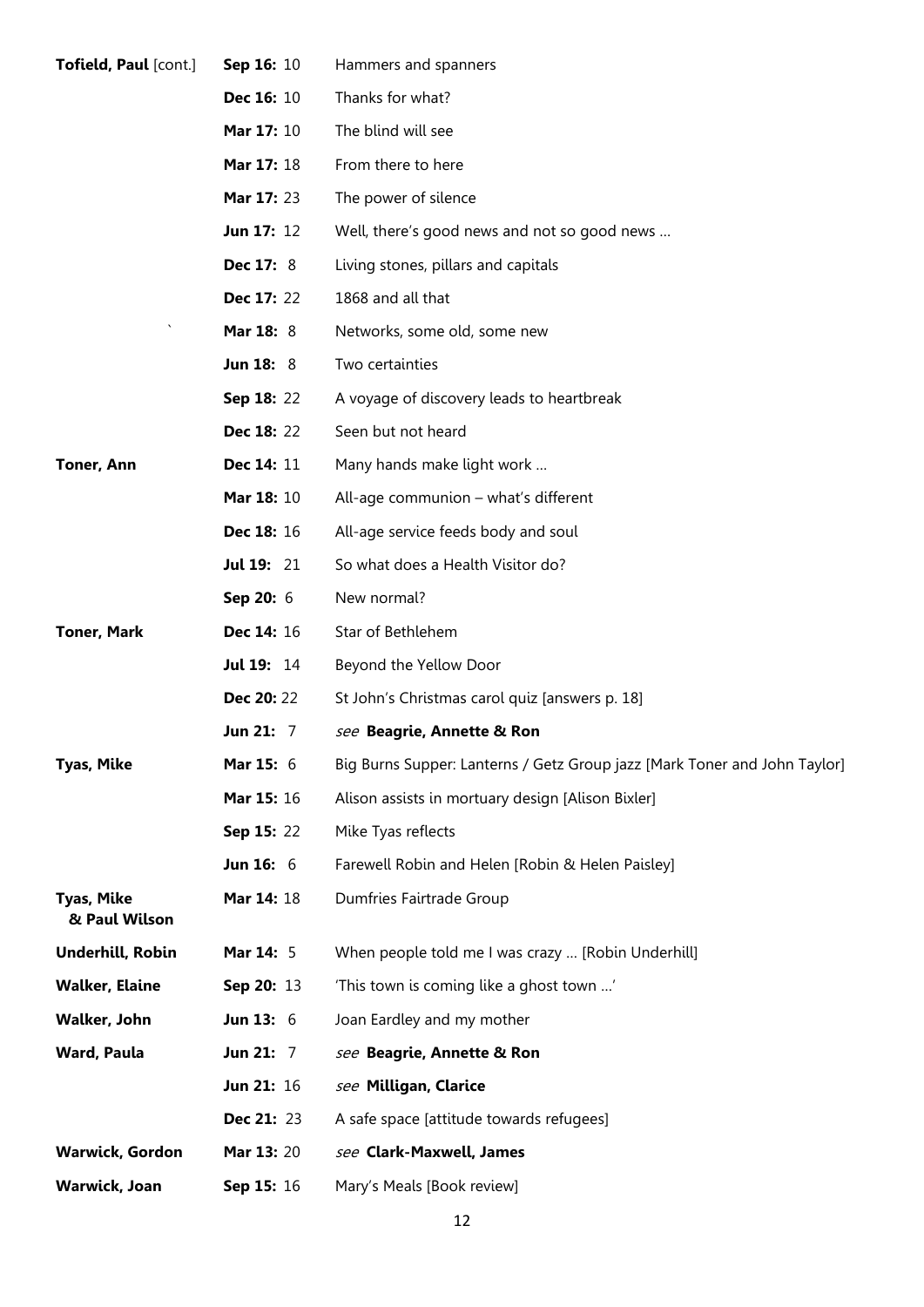| Watson, Sandra,         | <b>Jun 15: 10</b>  | Children's Church<br>Linda Scott, Helen Paisley, Esther Solaja & Sarah Clark-Maxwell         |  |
|-------------------------|--------------------|----------------------------------------------------------------------------------------------|--|
| <b>Whitty, Marion</b>   | <b>Sep 15: 21</b>  | Book reviews [ <i>God on mute</i> : Pete Greig; <i>Breakthrough prayer</i> : Steve Anderson] |  |
|                         | <b>Sep 16: 20</b>  | see Shukman, Ann                                                                             |  |
|                         | Oct 19: 12         | Holiday Club 2019                                                                            |  |
|                         | Mar 20: 13         | <b>Strictly Crafty</b>                                                                       |  |
|                         | <b>Jun 21: 16</b>  | see Milligan, Clarice                                                                        |  |
| <b>Wilson, Paul</b>     | Sep 13: 21         | Farewell Steve [Steve Butler]                                                                |  |
|                         | <b>Dec 13: 18</b>  | Blessed are the cheese makers [Barry Graham]                                                 |  |
|                         | <b>Mar 14: 18</b>  | see Tyas, Mike                                                                               |  |
|                         | Sep 14: 14         | see Wilson, Winifred                                                                         |  |
|                         | <b>Sep 14: 23</b>  | Book review [Rowan Williams: his legacy: Andrew Goddard]                                     |  |
|                         | <b>Dec 14: 18</b>  | see Wilson, Winifred                                                                         |  |
|                         | <b>Mar 15: 21</b>  | Patrick Reyntiens and stained glass                                                          |  |
|                         | <b>Jun 15: 8</b>   | see Wilson, Winifred                                                                         |  |
|                         | <b>Sep 15:</b> $6$ | see Wilson, Winifred                                                                         |  |
|                         | <b>Dec 15: 21</b>  | St Petersburg comes to Dumfries                                                              |  |
|                         | <b>Mar 16: 8</b>   | see Wilson, Winifred                                                                         |  |
|                         | <b>Sep 16: 5</b>   | see Wilson, Winifred                                                                         |  |
|                         | <b>Dec 16: 6</b>   | see Holding, Deirdre & Wilson, Winifred                                                      |  |
|                         | Jun 18: 11         | see Wilson, Winifred                                                                         |  |
|                         | Sep 18: 20         | Book review [Elshieshields: Ann Shukman]                                                     |  |
|                         | Jun $21: 7$        | see Beagrie, Annette & Ron                                                                   |  |
| <b>Wilson, Paul</b>     | <b>Mar 13: 16</b>  | Supernatural: Christian Aid                                                                  |  |
| & Steve Butler          |                    |                                                                                              |  |
| <b>Wilson, Paul</b>     | Dec 17: 14         | Crichton Church 120                                                                          |  |
| & Heather Gibbings      |                    |                                                                                              |  |
| <b>Wilson, Paul</b>     | Sep 13: 18         | Book reviews [Richard Bauckham: Jesus and the eyewitnesses; The gospels as                   |  |
| & Winifred Wilson       |                    | eyewitness testimony; Jesus; From the librarian's desk: St Columba and Iona]                 |  |
| <b>Wilson, Pauline</b>  | <b>Mar 14: 22</b>  | see Beagrie, Annette                                                                         |  |
|                         | Sep 16: 21         | Harvest poem                                                                                 |  |
|                         | Mar 20: 16         | <b>Musings</b>                                                                               |  |
|                         | Dec 20: 12         | see Cross, Ashley                                                                            |  |
| <b>Wilson, Winifred</b> | Dec 12: 14         | From the librarian's desk                                                                    |  |
|                         | Mar 13: 18         | Worship unboxed [John Bell]                                                                  |  |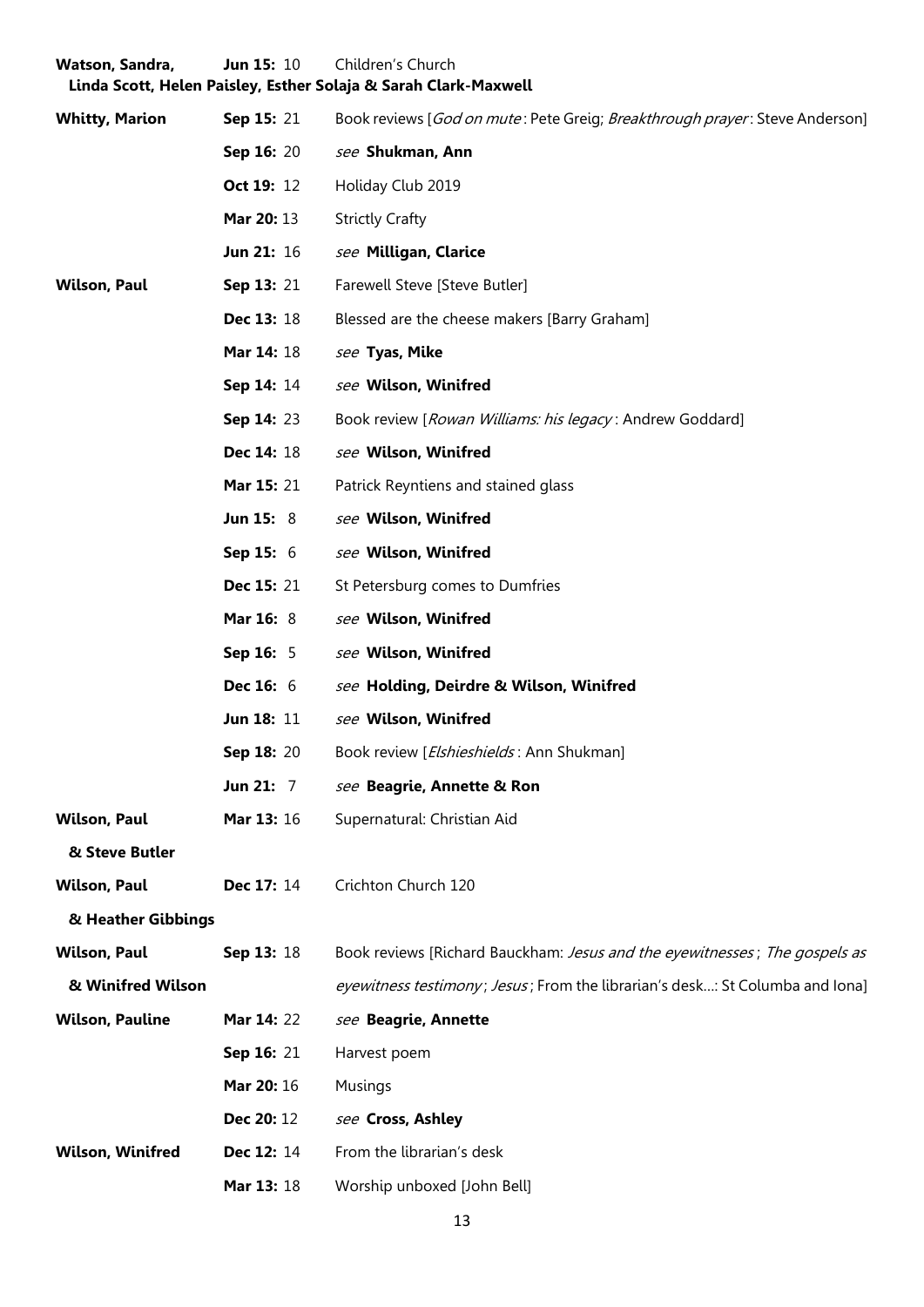| <b>Wilson, Winifred</b>                            | Sep 13: 18        | see Wilson, Paul                                                      |
|----------------------------------------------------|-------------------|-----------------------------------------------------------------------|
| [cont.]                                            | <b>Dec 13: 14</b> | Two Edinburgh exhibitions (from the librarian's desk)                 |
|                                                    | <b>Mar 14: 17</b> | Fairtrade recipes [Book review]                                       |
|                                                    | Jun 14: 11        | From the librarian's desk                                             |
|                                                    | Sep 14: 11        | From the librarian's desk                                             |
|                                                    | Sep 14: 16        | <b>Blythswood Care boxes</b>                                          |
|                                                    | <b>Dec 14: 5</b>  | see Holding, Deirdre                                                  |
|                                                    | <b>Dec 14: 23</b> | From the librarian's desk                                             |
|                                                    | Mar 15: 19        | From the librarian's desk                                             |
|                                                    | <b>Jun 15: 21</b> | Excellent new guide to Dumfries & Galloway [Book review]              |
|                                                    | <b>Dec 15: 22</b> | St John's gardener [photographs]                                      |
|                                                    | <b>Mar 16: 18</b> | Meet the Revilles [Reville family]                                    |
|                                                    | Mar 16: 23        | Shrove Tuesday blini party                                            |
|                                                    | Sep 16: 8         | Kirkcudbright Arts & Craft Trail                                      |
|                                                    | <b>Dec 16: 6</b>  | see Holding, Deirdre                                                  |
|                                                    | <b>Dec 16: 22</b> | Fairtrade Sandra [Sandra Watson]                                      |
|                                                    | <b>Jun 17: 5</b>  | Malawi connections                                                    |
|                                                    | <b>Dec 17: 5</b>  | Janice's institution [Janice Aiton: photographs]                      |
|                                                    | <b>Jun 18: 16</b> | Billy Graham in Glasgow                                               |
|                                                    | <b>Jun 18: 21</b> | Farmers' Market moves into town                                       |
|                                                    | Sep 18: 10        | see Bixler, Alison                                                    |
|                                                    | Dec 18: 20        | Book reviews [Minister of money: Munn; Secret Dumfries: Smith & Kirk] |
|                                                    | <b>Jul 19: 6</b>  | A small corner of Moat Brae                                           |
|                                                    | <b>Dec 19: 10</b> | A Rocha: under the bright wings                                       |
|                                                    | Dec 20: 20        | Life and faith - Winifred Wilson                                      |
|                                                    | Jun 21: 16        | see Milligan, Clarice                                                 |
|                                                    | Sep 21: 20        | see Bixler, Alison                                                    |
| <b>Wilson, Winifred</b><br>& William Clark-Maxwell | <b>Mar 13: 14</b> | From the librarian's desk                                             |
| <b>Wilson, Winifred</b><br>& Deirdre Holding       | <b>Jun 13: 20</b> | Cake & questions                                                      |
| <b>Wilson, Winifred</b><br>& *Jeanie Jones         | Mar 15: 23        | Recipe book from 1899                                                 |
| <b>Wilson, Winifred</b><br>& Paul Wilson           | Sep 14: 14        | Wojtek the bear                                                       |
|                                                    | Dec 14: 18        | Lisa Scaife                                                           |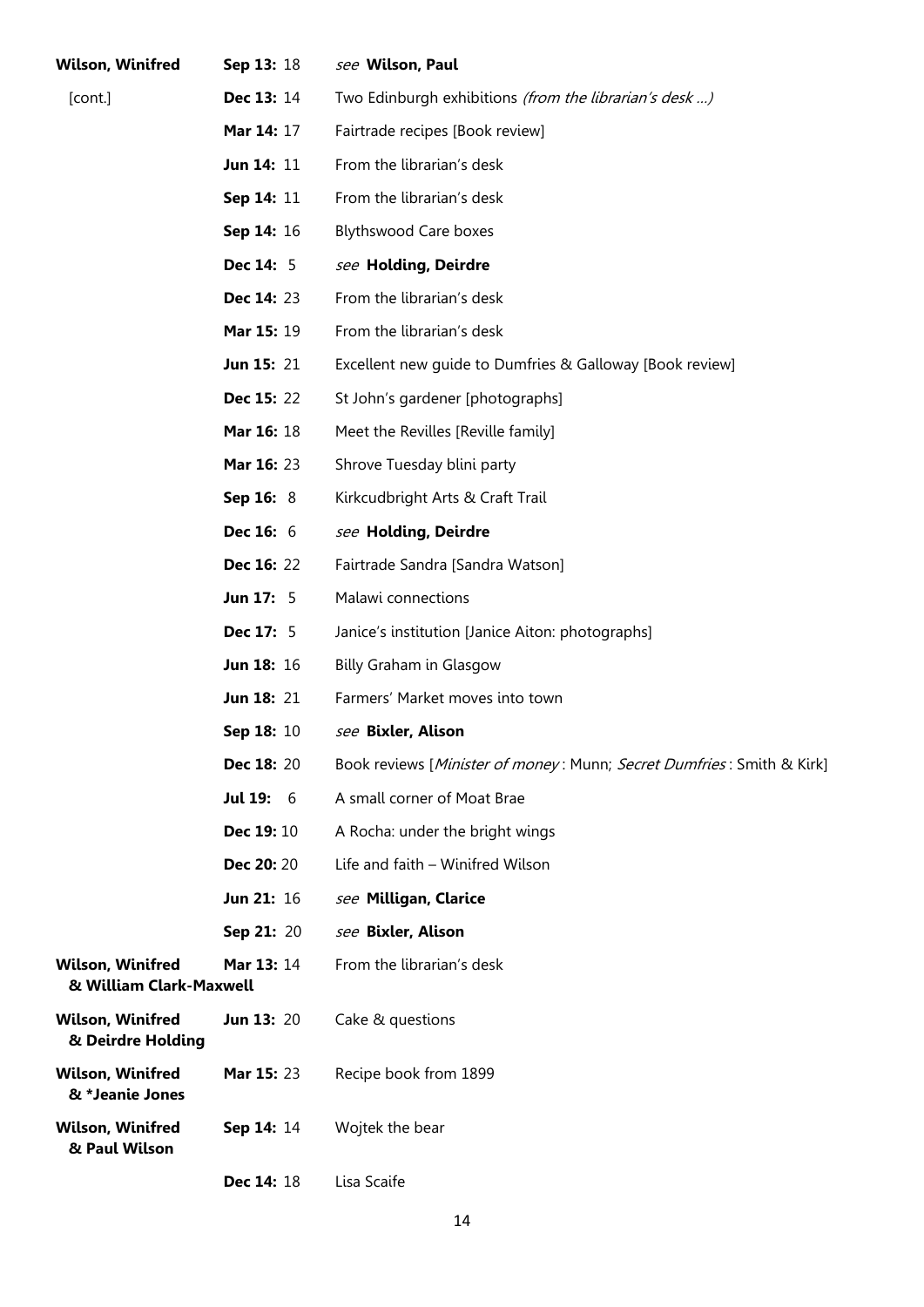| <b>Wilson, Winifred</b><br>& Paul Wilson [cont.]                  | <b>Jun 15: 8</b>  | Second Nature [Karen Riddick]                                                             |  |
|-------------------------------------------------------------------|-------------------|-------------------------------------------------------------------------------------------|--|
|                                                                   | Sep 15: 6         | Our new church family [Hamilton family]                                                   |  |
|                                                                   | <b>Mar 16: 8</b>  | Printing your Magazine                                                                    |  |
|                                                                   | Sep 16: 5         | A day in Lisa's life [Lisa Scaife]                                                        |  |
|                                                                   | Jun 18: 11        | <b>Baptist Church Centre</b>                                                              |  |
| <b>Wiltse, Carl</b>                                               | Jun 15: 16        | Handbell choir                                                                            |  |
| Wiltse, Carl,<br>Billy Dewar-Riddick, John Taylor & Sue St Joseph | <b>Jun 14: 6</b>  | Musicians at St John's [Carl Wiltse, Billy Dewar-Riddick, John Taylor<br>& Sue St Joseph] |  |
| Wren, Ann                                                         | Jun $17:6$        | see Swain, Janet                                                                          |  |
| Wren, Ann<br>& Christopher Wren                                   | Mar 21: 9         | Why Mothering Sunday?                                                                     |  |
| <b>Wren, Christopher</b>                                          | Jun $17:6$        | see Swain, Janet                                                                          |  |
|                                                                   | Oct 19: 10        | Third Order, Society of Saint Francis                                                     |  |
|                                                                   | Mar 21: 9         | see Wren, Ann                                                                             |  |
| *Wright, Alison                                                   | Mar 18: 18        | see Mylne, Judith                                                                         |  |
|                                                                   | Mar 20: 10        | Christian Aid - 75 years old                                                              |  |
| *Wright, Alison<br>& Margaret Morton                              | Dec 15: 16        | Christian Aid in Dumfries                                                                 |  |
| *Wright, Jenny                                                    | <b>Mar 16: 14</b> | see Bixler, Alison                                                                        |  |

**\*invited author: not a member of St John's †**[expansion of unclear or enigmatic titles]